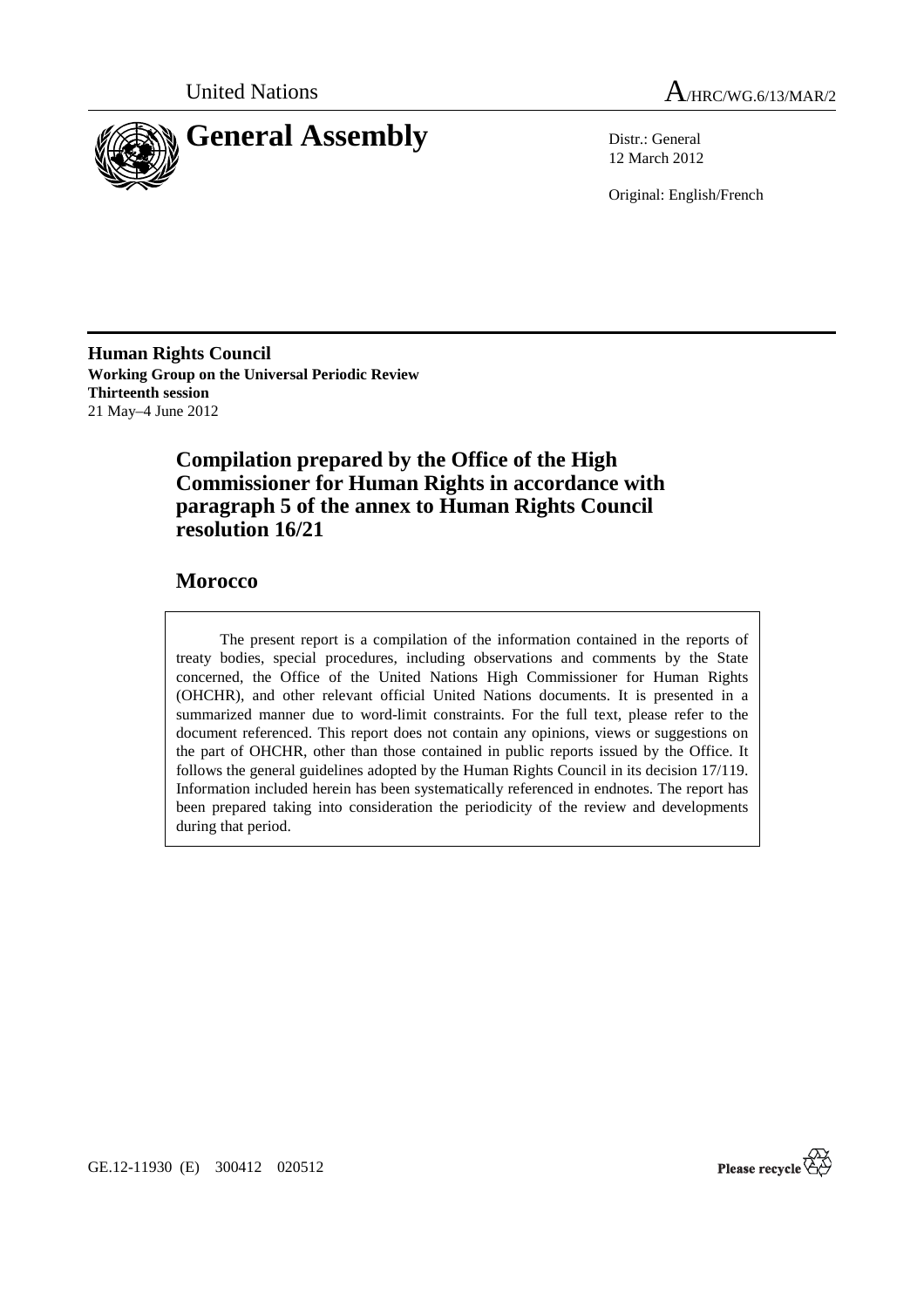# **I. Background and framework**

# **A. Scope of international obligations**<sup>1</sup>

## **Universal human rights treaties**<sup>2</sup>

|                                                     | Status during previous cycle                                                                                                                                                                | Action after review                                       | Not ratified/not accepted                                                                                                                         |
|-----------------------------------------------------|---------------------------------------------------------------------------------------------------------------------------------------------------------------------------------------------|-----------------------------------------------------------|---------------------------------------------------------------------------------------------------------------------------------------------------|
| Ratification, accession or<br>succession            | <b>ICERD</b> (1970)<br><b>ICESCR</b> (1979)<br><b>ICCPR (1979)</b><br>CEDAW (1993)<br>CAT (1993)<br>CRC (1993)<br><b>OP-CRC-SC</b> (2001)<br><b>OP-CRC-AC (2002)</b><br><b>ICRMW</b> (1993) | CRPD (2009)                                               | <b>ICCPR-OP2</b><br>OP-CAT<br>CED (signature only, 2007)                                                                                          |
| Reservations, declarations<br>and/or understandings | ICERD, art. 22<br>CEDAW Declarations: arts. 2.<br>15 $(4)$ ; Reservations: arts. 9 $(2)$ ,<br>16, 29<br>CAT, art. 30 (1)<br><b>ICRMW</b> , art. 92 (1)                                      | Withdrawal of reservations<br>to CEDAW, arts. $9(2)$ , 16 |                                                                                                                                                   |
| Complaint procedures <sup>3</sup>                   | ICERD, art. 14 (2006)<br>CAT, art. 22 (2006)                                                                                                                                                | OP-CRPD (2009)                                            | <b>OP-ICESCR</b><br>CED, art. 31<br>ICRMW, art. 77<br><b>ICCPR-OP1</b><br><b>OP-CEDAW</b><br>ICCPR, art. 41<br>CRC-OPIC (signature only,<br>2012) |

#### **Other main relevant international instruments**

|                                          | Status during previous cycle                                               | Action after review                                                                                           | Not ratified                                                                                                    |
|------------------------------------------|----------------------------------------------------------------------------|---------------------------------------------------------------------------------------------------------------|-----------------------------------------------------------------------------------------------------------------|
| Ratification, accession or<br>succession | Convention on the Prevention<br>and Punishment of the Crime<br>of Genocide | Palermo Protocol <sup>5</sup><br>Additional Protocols I and II to<br>the 1949 Geneva Conventions <sup>6</sup> | Rome Statute of the<br><b>International Criminal Court</b><br>(signature only)                                  |
|                                          | 1951 Refugee Convention and<br>1967 Protocol <sup>4</sup>                  |                                                                                                               | 1954 and 1961 Conventions on<br>stateless persons and<br>statelessness <sup>7</sup>                             |
|                                          | Geneva Conventions of 12<br>August 1949 <sup>8</sup>                       |                                                                                                               | Additional Protocol III to the<br>1949 Geneva Conventions <sup>10</sup>                                         |
|                                          | ILO fundamental conventions <sup>9</sup>                                   |                                                                                                               | <b>ILO Convention No. 87</b><br>concerning Freedom of<br>Association and Protection of<br>the Right to Organise |
|                                          | <b>UNESCO</b> Convention against<br>Discrimination in Education            |                                                                                                               | ILO Convention No. 169<br>concerning Indigenous and<br>Tribal Peoples in Independent                            |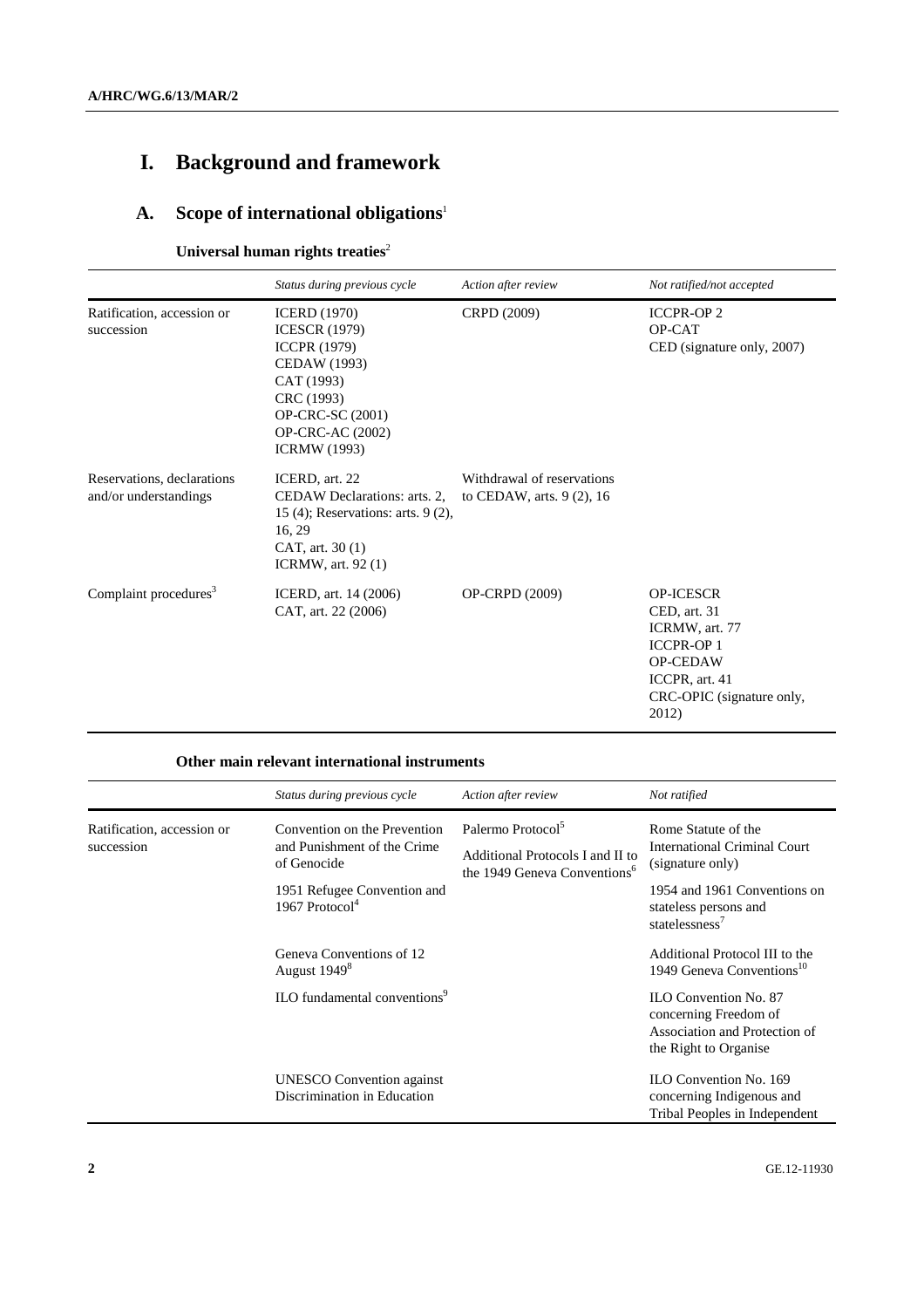| Status during previous cycle | Action after review | Not ratified                                                             |
|------------------------------|---------------------|--------------------------------------------------------------------------|
|                              |                     | Countries                                                                |
|                              |                     | ILO Convention No. 189<br>concerning decent work for<br>domestic workers |

1. In 2011, the Committee against Torture welcomed the ratification of the Convention on the Rights of Persons with Disabilities and of its Optional Protocol in 2009 and of the Protocol against the Smuggling of Migrants by Land, Sea and Air, supplementing the United Nations Convention against Transnational Organized Crime, in 2011, the recognition of the Committee's competence to receive and consider individual communications, the withdrawal of various reservations to a number of international conventions, including reservations to article 14 of the Convention on the Rights of the Child and reservations to the Convention on the Elimination of All Forms of Discrimination against Women.<sup>11</sup>

2. In 2009, the Working Group on Enforced or Involuntary Disappearances (WGEID) urged Morocco to ratify the CED and to recognize the competence of the Committee on Enforced Disappearances.12 In 2010, the Committee on the Elimination of Racial Discrimination (CERD) made similar comments.<sup>13</sup>

3. In 2011, the Committee against Torture invited Morocco to consider acceding to the Optional Protocol to the Convention against Torture and Other Cruel, Inhuman or Degrading Treatment or Punishment and to the Rome Statute of the International Criminal Court.<sup>14</sup>

4. In 2011, the United Nations High Commissioner for Refugees (UNHCR) recommended that Morocco accede to the 1954 Convention relating to the Status of Stateless Persons and the 1961 Convention on the Reduction of Statelessness.<sup>15</sup>

#### **B. Constitutional and legislative framework**

5. In 2011, the Independent Expert in the field of cultural rights commended Morocco's work over the last decade to recognize, respect and promote human rights. She welcomed the adoption of the new Constitution which provided a reinforced framework for protecting and promoting human rights, including those of the most vulnerable populations.16

6. In February 2012, the Working Group on the Issue of Discrimination against Women in Law and in Practice urged the Government of Morocco to further consolidate and advance the country's decade-long achievements on equality and women's rights by prioritizing the drafting of the law to establish the Authority for Parity, involving all the relevant stakeholders. The Working Group called on the authorities to accelerate deliberations on bills on domestic violence, domestic workers and migrant workers.<sup>17</sup>

#### **C. Institutional and human rights infrastructure and policy measures**

7. The Committee against Torture took note with satisfaction of the establishment in March 2011 of the National Human Rights Council, which took the place of the Consultative Council for Human Rights.18

8. In 2010, the United Nations Inter-Agency Coordinating Committee on Human Rights Education in the School System UNIACC) reported that Morocco had made a major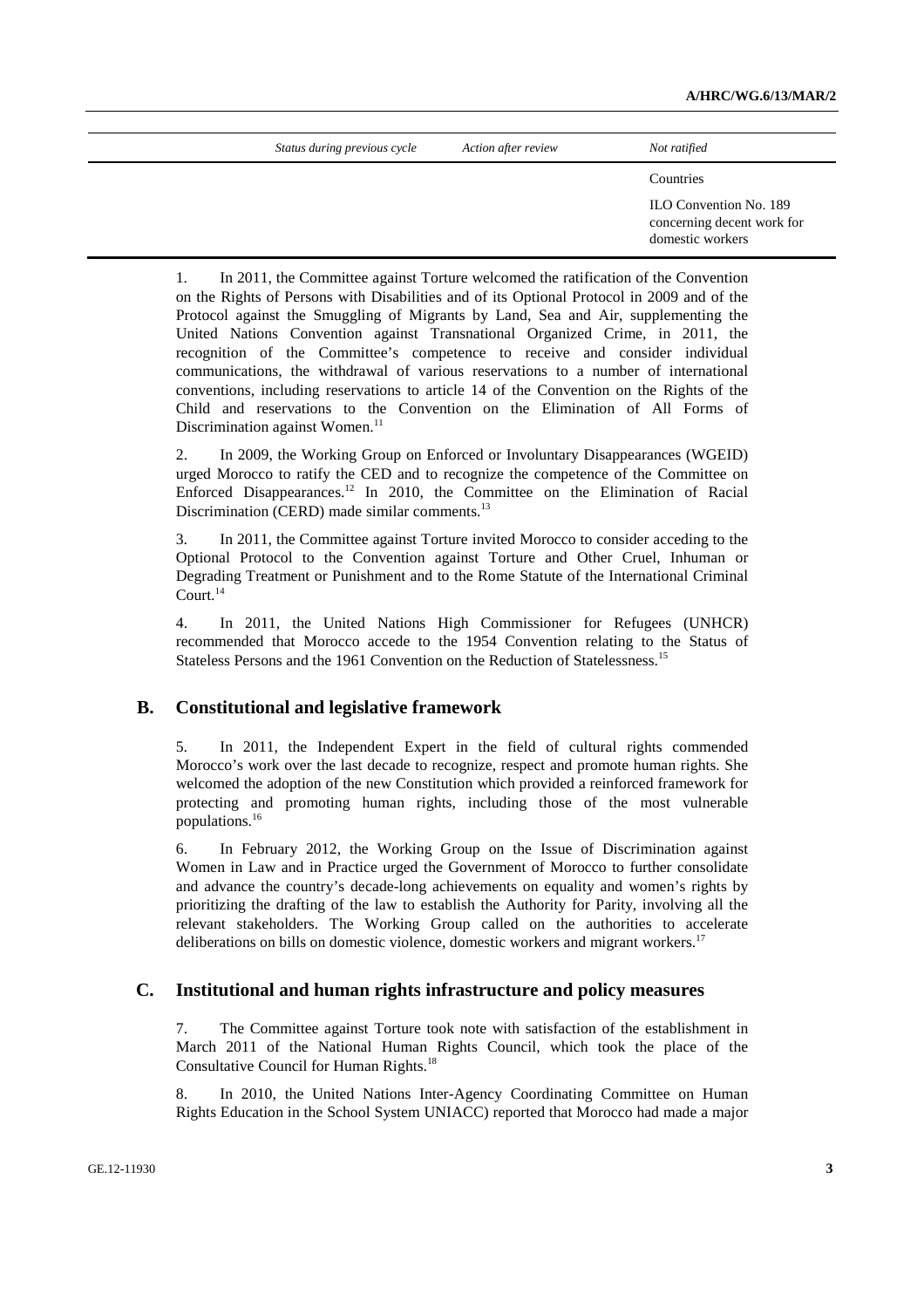effort to integrate human rights education into school curricula, programmes and manuals and raise awareness about its national programme.<sup>19</sup>

9. In 2011, the Independent Expert in the field of cultural rights expressed concern that funds from the National Human Development Initiative (INDH) spent on infrastructure were much higher than those allocated to human development projects. She was also concerned that the application procedure was cumbersome, in particular for associations in rural areas.20

| National human rights institution <sup>21</sup> | Status during previous cycle                          | Status during present cycle                           |
|-------------------------------------------------|-------------------------------------------------------|-------------------------------------------------------|
| National Human Rights Council                   | A (2007), as Consultative<br>Council for Human Rights | A (2010), as Consultative Council for Human<br>Rights |
|                                                 |                                                       | To be reviewed in second half of 2012                 |

# **II. Cooperation with human rights mechanisms**

## **A.** Cooperation with treaty bodies<sup>22</sup>

#### **1. Status of reporting**

| Treaty body         | Concluding<br>observations included in Latest report submitted<br>previous review | since previous review | Latest concluding<br>observations | Reporting status                                                                                                                 |
|---------------------|-----------------------------------------------------------------------------------|-----------------------|-----------------------------------|----------------------------------------------------------------------------------------------------------------------------------|
| <b>CERD</b>         | March 2003                                                                        | 2009                  | August 2010                       | Nineteenth to twenty-first reports due<br>2013                                                                                   |
| <b>CESCR</b>        | May 2006                                                                          |                       |                                   | Fourth report overdue since 2009                                                                                                 |
| <b>HR</b> Committee | November 2004                                                                     |                       |                                   | Sixth report overdue since 2008                                                                                                  |
| <b>CEDAW</b>        | <b>July 2003</b>                                                                  | 2006                  | January 2008                      | Fifth to sixth reports due 2014                                                                                                  |
| <b>CAT</b>          | November 2003                                                                     | 2009                  | November 2011                     | Fifth report due 2015                                                                                                            |
| <b>CRC</b>          | June 2003                                                                         |                       |                                   | Third to fourth report overdue since<br>2009; initial OPSC report received<br>2003; initial OPAC report pending<br>consideration |
| <b>CMW</b>          |                                                                                   |                       | $\overline{\phantom{a}}$          | Initial report overdue since 2004                                                                                                |
| <b>CRPD</b>         |                                                                                   |                       |                                   | Initial report overdue since 2011                                                                                                |

#### **2. Responses to specific follow-up requests by treaty bodies**

#### *Concluding observations*

| Treaty body | Due  | Subject                                                                                                                                                                                                                                                              | Submitted |
|-------------|------|----------------------------------------------------------------------------------------------------------------------------------------------------------------------------------------------------------------------------------------------------------------------|-----------|
| <b>CAT</b>  | 2012 | Legal safeguards for detainees; prompt, impartial and effective investigations;<br>prosecution of suspects and punishment of perpetrators of torture or ill-treatment;<br>guarantee for victims of torture and ill-treatment of the fullest possible<br>compensation |           |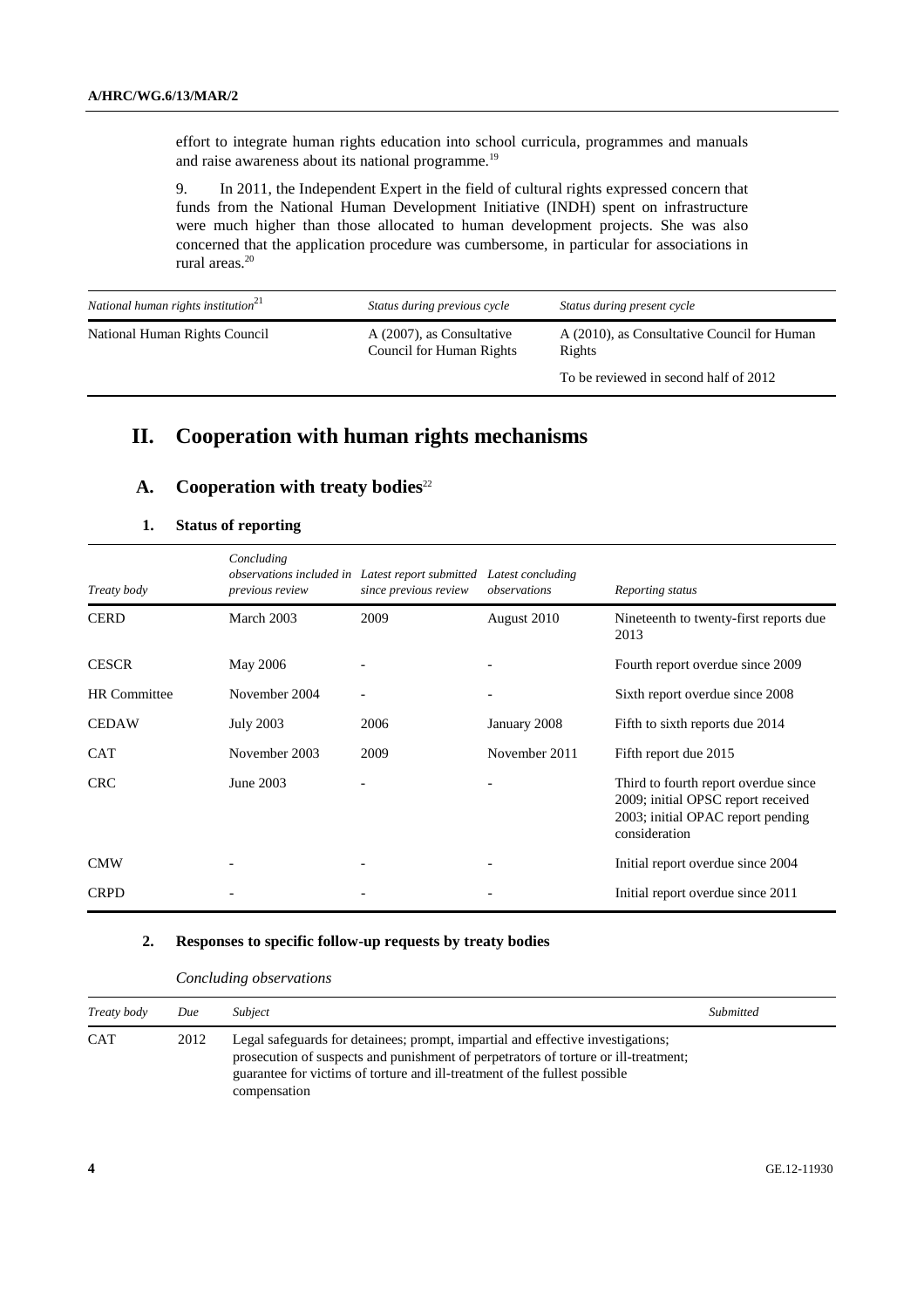| Treaty body         | Due   | Subject                                                                                                                  |                   | Submitted |
|---------------------|-------|--------------------------------------------------------------------------------------------------------------------------|-------------------|-----------|
| <b>CERD</b>         | 2010  | Promotion of Amazigh language and culture, legal framework for asylum<br>procedures, discrimination against non-citizens |                   | Overdue   |
|                     | Views |                                                                                                                          |                   |           |
| Treaty body         |       | Number of views                                                                                                          | <b>Status</b>     |           |
| <b>HR</b> Committee |       | $1^{23}$                                                                                                                 | Awaiting response |           |

## **B.** Cooperation with special procedures<sup>24</sup>

|                                                           | Status during previous cycle                                                                                   | Current status                                                             |
|-----------------------------------------------------------|----------------------------------------------------------------------------------------------------------------|----------------------------------------------------------------------------|
| Standing invitation                                       | N <sub>o</sub>                                                                                                 | N <sub>0</sub>                                                             |
| Visits undertaken                                         | Sale of children (28 Feb. - 3 Mar. 2000)                                                                       | Disappearances $(22-25$ June 2009)                                         |
|                                                           | Migrants (19–31 Oct. 2003)                                                                                     | Cultural rights (5–16 Sept. 2011)                                          |
|                                                           | Education (27 Nov.–5 Dec. 2006)                                                                                | Discrimination against women in law and<br>in practice $(13-20$ Feb. 2012) |
| Visits agreed to in principle                             | Adequate housing                                                                                               | Adequate housing                                                           |
|                                                           |                                                                                                                | Water and sanitation                                                       |
| Visits requested                                          |                                                                                                                | Arbitrary detention (2011)                                                 |
|                                                           |                                                                                                                | Trafficking (Oct. 2010)                                                    |
|                                                           |                                                                                                                | Freedom of peaceful assembly and of<br>association (16 Sept. 2011)         |
| Responses to letters of allegations and<br>urgent appeals | During the period under review, 29<br>communications were sent. The<br>Government replied to 21 communications |                                                                            |

10. In 2011, the Committee against Torture recommended that Morocco increase its cooperation with United Nations human rights mechanisms by, inter alia, authorizing visits on the part of such mechanisms as the Working Group on Arbitrary Detention, the Special Rapporteur on trafficking in persons, especially women and children, and the Special Rapporteur on the rights to freedom of peaceful assembly and of association.25

## **C. Cooperation with the Office of the High Commissioner for Human Rights**

11. Morocco contributed financially to OHCHR from 2008 to 2011, including to the Voluntary Fund for Victims of Torture and the Voluntary Fund for the Implementation of the UPR.<sup>26</sup>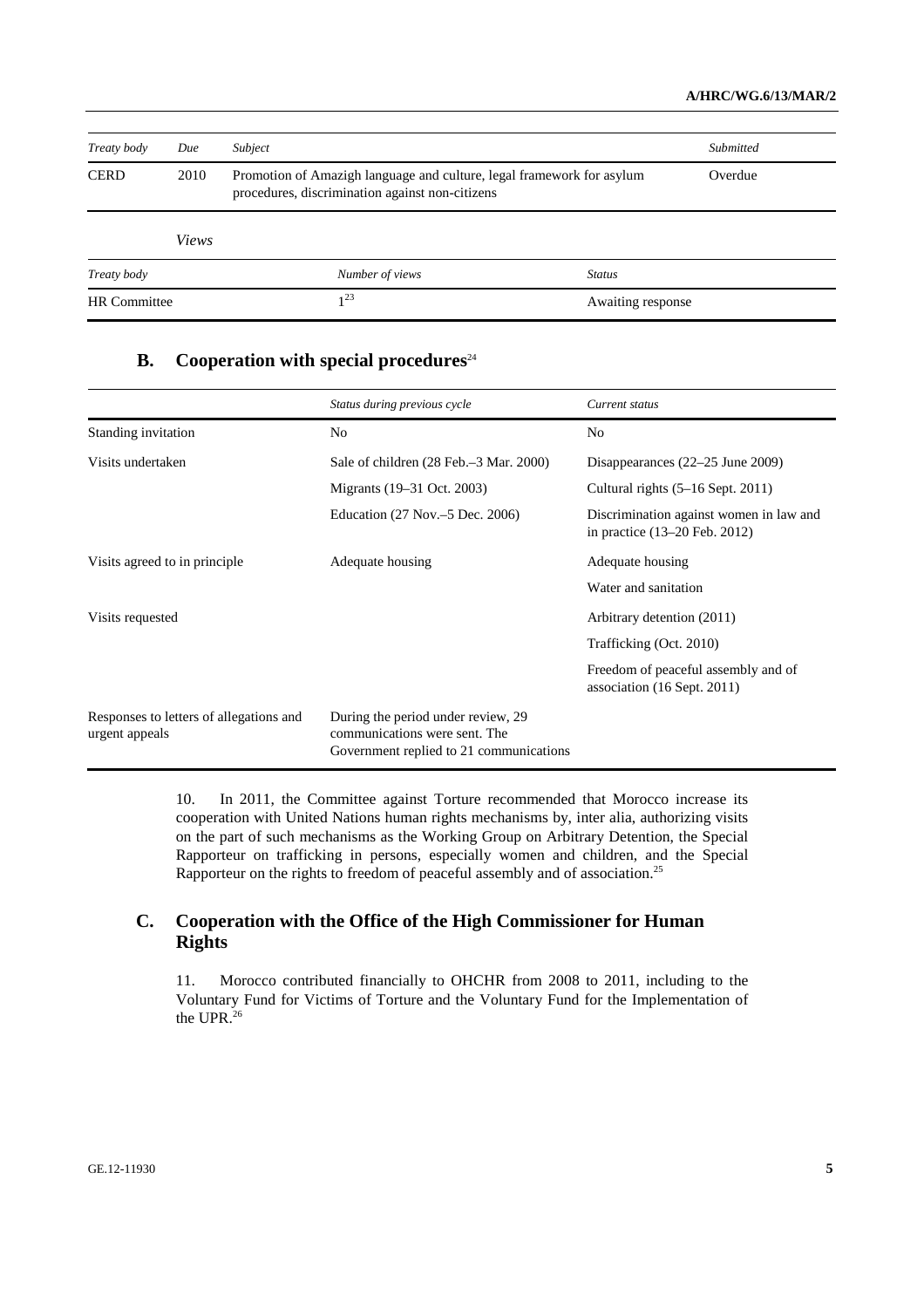## **III. Implementation of international human rights obligations**

#### **A. Equality and non-discrimination**

12. In 2009, the ILO Committee of Experts on the Application of Conventions and Recommendations (ILO Committee of Experts) encouraged Morocco to establish mechanisms to enable it to assess in what areas progress had been made and in which areas more concerted efforts were needed to promote equality between men and women.<sup>27</sup>

13. In 2010, CERD recommended that Morocco take all necessary steps to ensure that the Family Code is applied fully and uniformly throughout the country, and that none of the more vulnerable segments of the population, particularly women and children living in remote areas, suffer multiple discrimination.<sup>28</sup>

14. CERD also recommended that Morocco either amend its legislation or adopt new legislation specifically prohibiting racial discrimination, as well as incorporate in its Criminal Code provisions that make the dissemination of racist ideology a specific offence, and make racist motives an aggravating circumstance in racial discrimination.<sup>29</sup>

15. CERD was concerned that racist stereotypes persist and that the Amazigh, Sahraouis, Blacks, non-nationals, refugees and asylum-seekers continue to be viewed in a negative light by the rest of the Moroccan population. It recommended, inter alia, that Morocco continue its efforts to raise public awareness and knowledge of the importance of cultural diversity, understanding and tolerance.<sup>30</sup>

#### **B. Right to life, liberty and security of the person**

16. In 2011, the Committee against Torture noted with satisfaction that there was a de facto moratorium on the enforcement of death sentences, but expressed concern about the conditions under which prisoners were held on death row. It recommended that Morocco consider ratifying the Second Optional Protocol to the International Covenant on Civil and Political Rights with a view to the abolition of the death penalty and, in the meantime, maintain the moratorium and consider commuting death sentences.<sup>31</sup>

17. In 2009, the WGEID noted that, while the Criminal Code contained provisions related to enforced disappearance, there was no article specifically criminalizing the practice. It recommended that the text of the new Criminal Code not only define the offence but also specify penalties proportionate to its extreme seriousness. It also reiterated that effective legislative and other appropriate measures be taken to put an end to the impunity of perpetrators, as a first step towards ensuring that enforced disappearances do not recur in the future.<sup>32</sup>

18. With regard to the definition of torture, in 2011 the Committee against Torture recommended that the scope of the definition in the current Criminal Code be broadened in line with article 1 of the Convention against Torture and Other Cruel, Inhuman or Degrading Treatment or Punishment. Morocco was also urged to ensure that anyone who committed or attempted to commit acts of torture, or was complicit or otherwise participated in the commission of such acts, could be prosecuted and punished without the possibility of benefiting from any statute of limitations.<sup>33</sup>

19. With regard to conditions of detention, in 2011 the Committee against Torture recommended that Morocco continue its efforts to build new prisons and renovate existing ones, continue to increase the resources allocated to running the prison system, especially for food and medical care, amend its laws to permit the use of alternatives to detention, and allow local and international observers to carry out regular, independent, unannounced and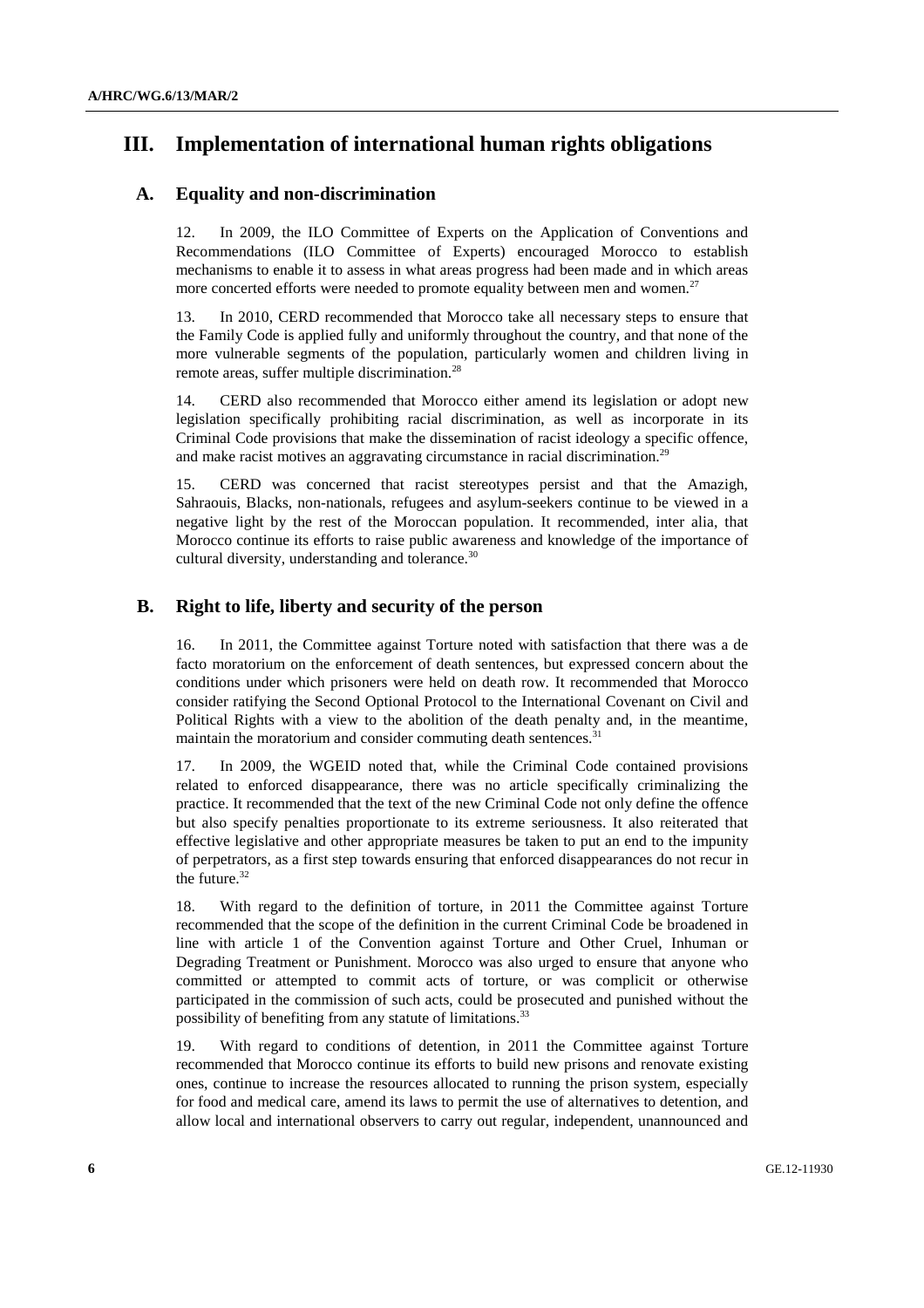unrestricted visits to places of detention.<sup>34</sup> Morocco was also urged to investigate all prison deaths and to prosecute those responsible, if any.<sup>35</sup>

20. The Committee against Torture expressed concern about the lack of legislation providing for the prevention and punishment of acts of violence against women and for the protection of victims and witnesses of such violence. It urged Morocco to enact such legislation as soon as possible and to amend the Criminal Code in order to criminalize marital rape and to ensure that rapists did not evade criminal prosecution by marrying their victims.<sup>36</sup>

21. The Committee against Torture also recommended that Morocco step up its efforts to prevent and combat trafficking in women and children, to have all allegations of trafficking investigated, and to ensure that the perpetrators were brought to justice and punished.37 In this connection, in 2011, the ILO Committee of Experts urged Morocco to ensure that the national strategy to prevent and combat the sexual exploitation of children would be implemented as soon as possible.<sup>38</sup>

22. In 2011, the ILO Committee of Experts also requested Morocco to intensify its efforts to ensure that thorough investigations and robust prosecutions of persons who subject children under 18 years of age to forced or hazardous domestic labour were carried out, and that sufficiently effective and dissuasive penalties were imposed in practice.<sup>39</sup>

23. The Committee against Torture noted the lack of legislation prohibiting the use of corporal punishment within the home, at school and in institutions that provide child protection services. It recommended that Morocco prohibit the use of corporal punishment and raise public awareness of positive, participatory and non-violent forms of discipline.<sup>40</sup>

#### **C. Administration of justice, including impunity, and the rule of law**

24. In 2011, the Committee against Torture noted with satisfaction that Morocco had embarked upon a reform of its legal system in order to bring its laws and practices into line with its international obligations.<sup>41</sup>

25. The Committee against Torture also recommended that Morocco take the necessary steps to ensure that criminal convictions were based on evidence other than confessions by the persons charged, particularly when such persons retracted their confessions during the trial, and that statements made under torture were not admitted as evidence in court, except in cases involving charges of torture.<sup>42</sup>

26. In 2009, the WGEID stressed that deprivation of liberty other than in an official facility should be prohibited and made a criminal offence. $43$ 

27. The Committee against Torture took note of the information provided by Morocco on work done between 2003 and 2005 by the transitional justice mechanism, the Equity and Reconciliation Commission, on human rights violations that took place in Morocco between 1956 and 1999. The Committee noted that those efforts had shed light on a number of such violations and had led to the award of various types of compensation to many victims. It recommended, in particular, that Morocco ensure that the National Human Rights Council, which had been assigned the task of completing the Commission's work, continued its efforts to establish the facts surrounding the cases of enforced disappearance that had not been resolved, including those related to the situation in Western Sahara, and to step up efforts to ensure that victims of torture and ill-treatment received equitable, sufficient compensation and support for as full a rehabilitation as possible.<sup>44</sup>

28. In 2010, CERD was concerned that vulnerable segments of the population who do not speak Arabic, particularly the Amazigh, Sahraouis, Blacks, non-nationals, refugees and asylum-seekers, continue to encounter communication difficulties in their contact with the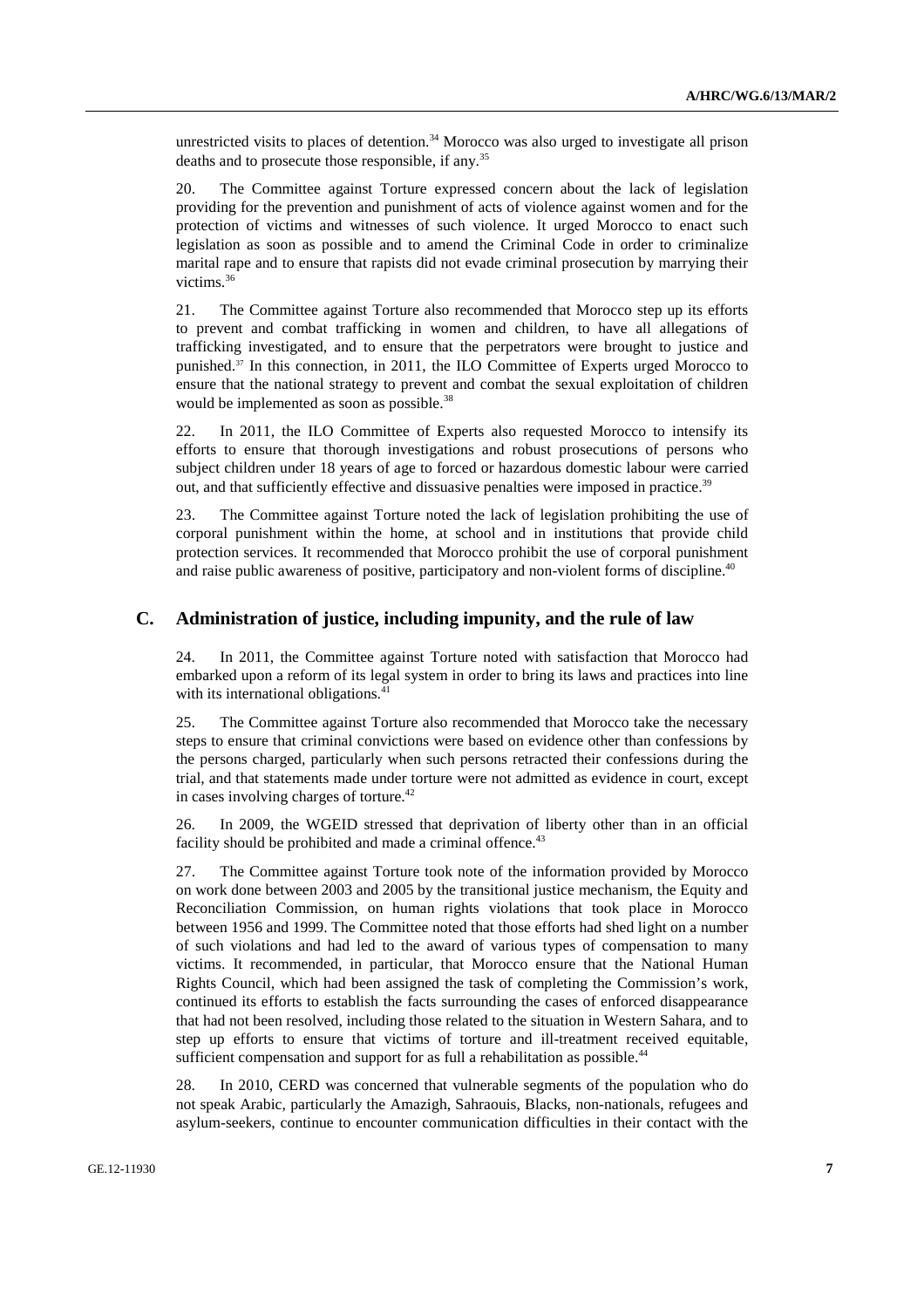judiciary. It recommended that Morocco, inter alia, ensure that litigants from those vulnerable population groups benefit from the proper administration of justice which could avoid violations of their right to equal treatment, protection and effective redress before the courts.45

#### **D. Right to privacy, marriage and family life**

29. In 2010, CERD was unclear as to the meaning and scope of the concept of "Moroccan name" referred to in Act No. 37–99 of 2002 on civil status, the application of which continues to prevent civil registrars from registering certain names, including Amazigh names. The Committee recommended that Morocco clarify the meaning and scope of this concept and that its civil registrars adhere fully to the provisions of the Ministry of Internal Affairs Circular of March 2010 on choice of given names, which stipulates that all citizens will have the right to register the names of their choice, including Amazigh names.<sup>46</sup> In 2011, the Independent Expert in the field of cultural rights made similar comments.<sup>47</sup>

#### **E. Freedom of religion or belief, expression, association and peaceful assembly, and right to participate in public and political life**

30. In 2011, UNESCO stated that the political climate in the country contributed to weakening the full enjoyment of the rights to freedom of thought, opinion and expression, and that criticism of Islam, the King and the monarchical system is not permitted. In order to develop and protect freedom of expression and information, UNESCO recommended, inter alia, that the press code be revised to meet international standards as well as to provide for the effective application of the principles of freedom stipulated in the Constitution; provisions be added to existing legislation to guarantee freedom of information in line with international standards; journalists be sensitized on their rights, as recognized in the Constitution, and given the means to ensure they are fully respected; the quality of journalism education be improved.<sup>48</sup>

#### **F. Right to work and to just and favourable conditions of work**

31. In 2011, the ILO Committee of Experts requested Morocco to take the necessary steps to amend the 1958 Royal Decree (Dahir) to grant prison officials, lighthouse workers and water and forestry workers the right to organize and to engage in collective bargaining, since they are not public servants engaged in the administration of the State or members of the police or armed forces.<sup>49</sup>

#### **G. Right to education**

32. In 2011, UNESCO stated that the adoption of a new Constitution guaranteeing better access to the right to education was an achievement and that the country had achieved quick progress in improving literacy with each generation of schoolchildren, but had not managed to reduce the gap between the two sexes.<sup>50</sup> The Independent Expert in the field of cultural rights made similar comments in 2011 about the high dropout rates, in particular among girls, despite efforts undertaken.<sup>51</sup> UNESCO also stated that access to basic education remained incomplete and unfair, and a significant number of children and young people continued to be outside of the educational system, deprived of educational opportunities, both formal and informal. The Moroccan educational system was facing a crisis of deficient quality, the levels of learning outcomes were low, and although many efforts were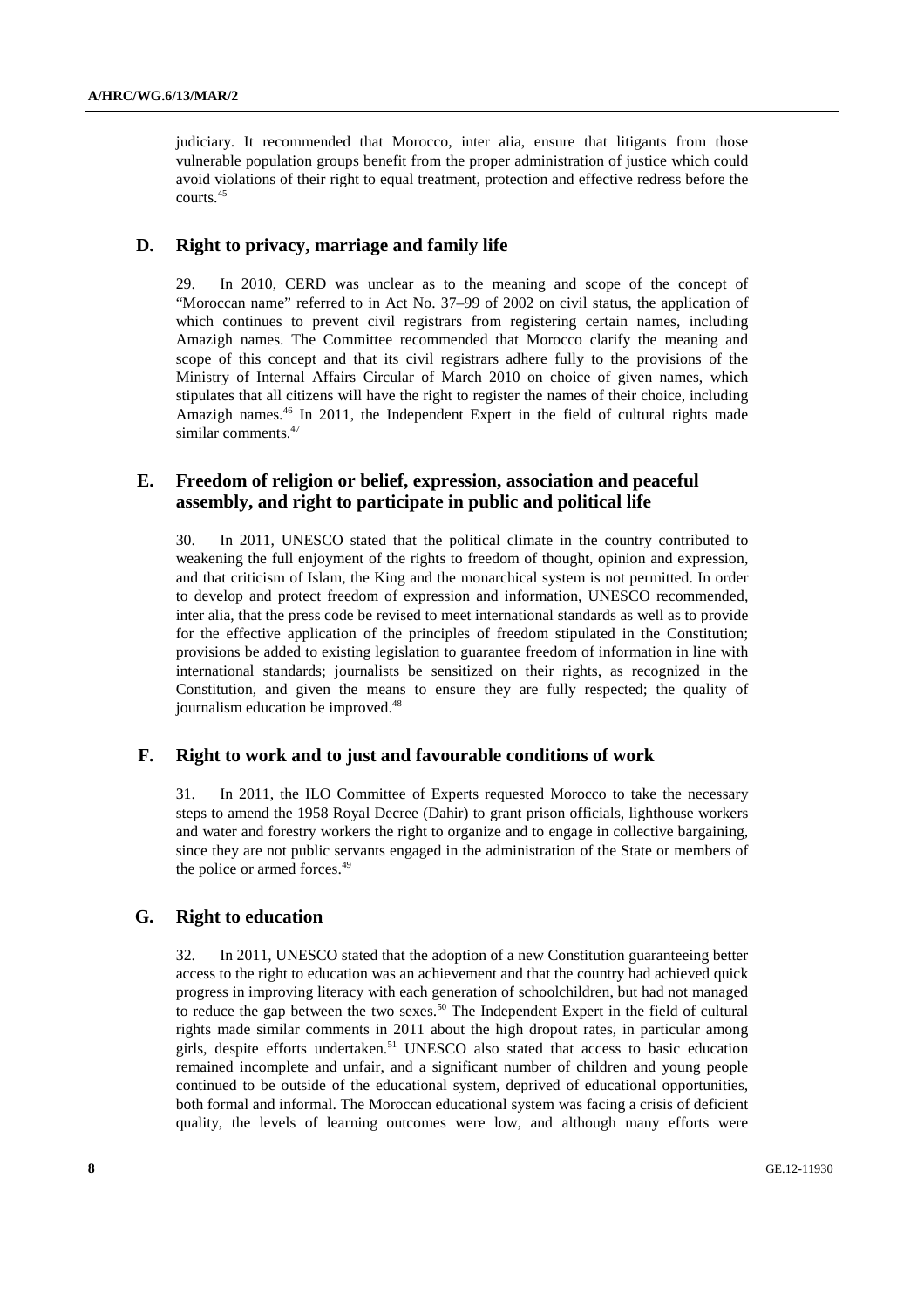underway to create a more equitable and inclusive educational system, the results were not yet sufficiently significant.<sup>52</sup>

33. In 2010, the ILO Committee of Experts urged Morocco to redouble its efforts to increase the enrolment rate, particularly among children aged between 12 and 14 years, in order to prevent them from working, particularly on their own account and in the informal sector.<sup>53</sup>

#### **H. Cultural rights**

34. In 2011, the Independent Expert in the field of cultural rights informed that the new Constitution placed greater emphasis on cultural rights and diversity and conferred an official status to the languages of the Amazigh population. She called on the Government to operationalize these commitments by passing relevant by-laws without delay. She also called on the Government to further promote the use of Amazigh languages at all levels of Government and schooling. She encouraged the Government to ensure that cultural diversity is reflected in State narratives, school curricula, especially the history taught, and the composition of all relevant committees dealing with the preparation, revision and approval of textbooks.54

#### **I. Minorities and indigenous peoples**

35. In 2010, CERD was concerned that some Amazighs continue to suffer racial discrimination in accessing employment and health services, as well as in other areas, especially if they do not speak Arabic. The Committee recommended that Morocco, inter alia, step up its efforts to promote the Amazigh language and culture, particularly through the teaching of this language and culture; take additional steps to ensure that Amazighs are not subject to racial discrimination, in particular as regards access to employment and health services; provide literacy training for the Amazigh in their own language; give special attention to the development of regions inhabited by Amazighs.<sup>55</sup>

#### **J. Migrants, refugees and asylum-seekers**

36. In 2011, the Committee against Torture stated that it had received individual complaints against Morocco under article 22 of the Convention against Torture and Other Cruel, Inhuman or Degrading Treatment or Punishment regarding extradition requests and that it was concerned by the decisions and action taken by Morocco in those cases. It recommended that Morocco fulfil its international obligations and act in accordance with the Committee's final and provisional decisions in respect of individual cases brought before it in order to avoid acting in violation of article 3 of the Convention.<sup>56</sup>

37. The Committee against Torture also took note of the information received from Morocco regarding the expulsion of undocumented migrants. It remained concerned by reports that hundreds of migrants had been left in the desert without water or food. It deeply regretted the State party's failure to provide information on those events or on any inquiries that might have been made into the violence committed by law enforcement personnel against undocumented migrants in 2005.<sup>57</sup>

38. In 2011, UNHCR recommended that Morocco establish a national asylum framework and develop institutional and administrative capacities for its implementation.<sup>58</sup> CAT made similar observations in 2011.<sup>59</sup>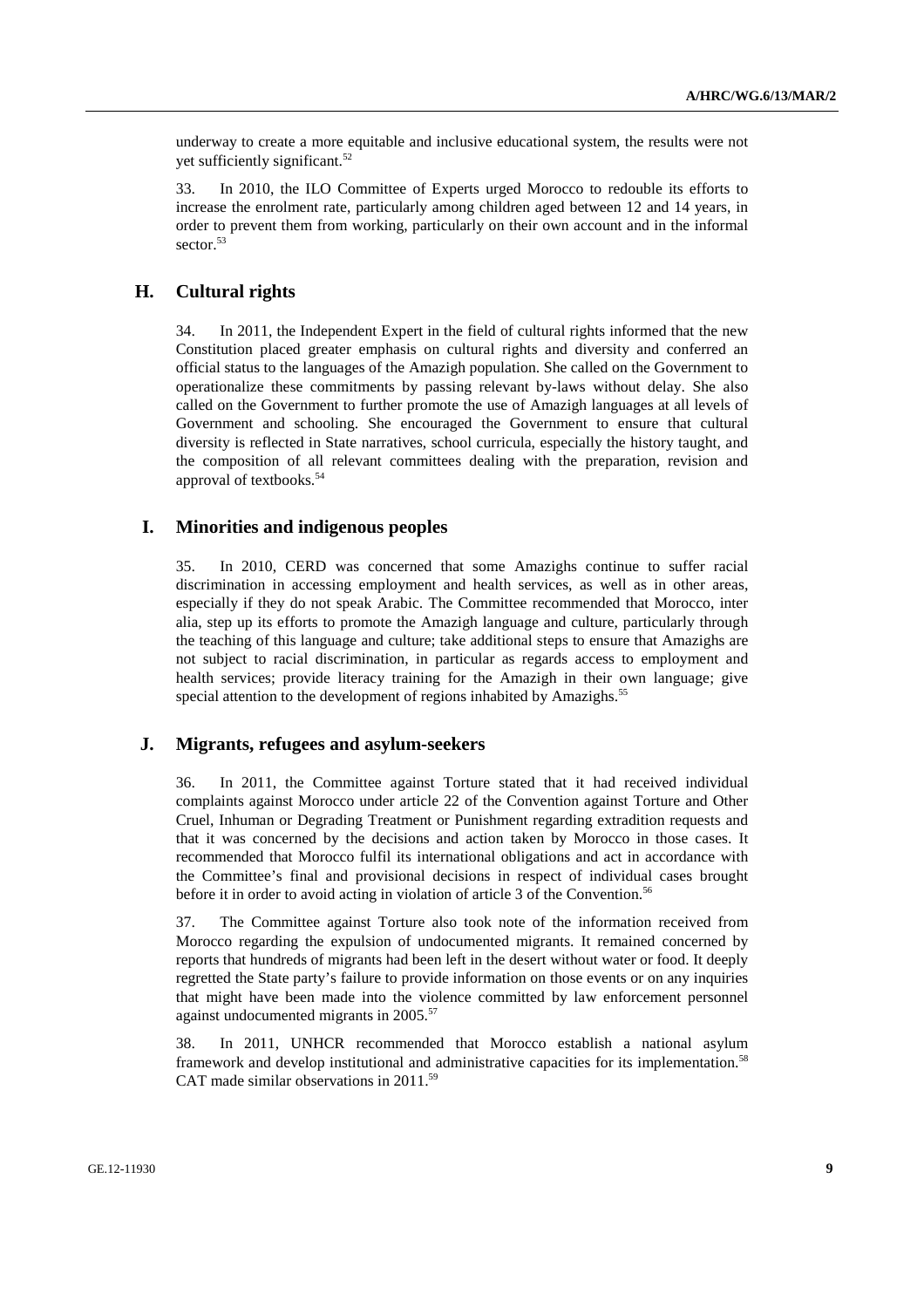39. UNHCR also stated that refugees did not have formal access to the labour market, housing or public services.<sup>60</sup> UNHCR recommended that Morocco enhance efforts to ensure that civil, economic and social rights, such as access to employment, housing and social services, of refugees and asylum-seekers are respected in accordance with international refugee law and the international human rights instruments to which Morocco is a party.<sup>61</sup> In 2010, CERD made similar comments.<sup>62</sup>

#### **K. Human rights and counter-terrorism**

40. In 2010, CERD recommended that Morocco take steps to ensure that persons suspected of terrorist activity benefit from fundamental legal safeguards, particularly when the suspects were foreign nationals.<sup>63</sup> In 2011, the Committee against Torture added that Morocco should ensure that no one who was at any time under its control became the object of an "extraordinary rendition", that effective, impartial investigations were conducted and that any cases of "extraordinary rendition" involving Morocco were fully investigated and the perpetrators prosecuted and punished.<sup>64</sup>

41. In 2011, the Committee against Torture recommended that Morocco revise its antiterrorism law of 2003 in order to improve the definition of terrorism set forth therein, reduce the maximum amount of time during which a person could be held in police custody to the absolute minimum and allow access to a lawyer from the start of the period of detention. It added that Morocco should take substantive steps to investigate acts of torture, prosecute and punish those who had committed such acts and ensure that law enforcement officers, especially the police, prison staff and members of the National Surveillance Directorate, did not engage in torture.<sup>65</sup>

42. The Committee against Torture was also particularly concerned by allegations that secret places of detention were located inside official detention facilities, that those secret detention centres were not monitored or inspected by any independent body, and that a new secret prison had been built near Rabat to hold persons suspected of having ties to terrorist movements.<sup>66</sup>

#### **L. Situation in or in relation to specific regions or territories**

43. In 2011, the Security Council called on the parties to continue negotiations with a view to achieving a just, lasting, and mutually acceptable political solution, which would provide for the self-determination of the people of Western Sahara, noting the role and responsibilities of the parties in this respect.<sup>67</sup> While recalling that the United Nations had no staff on the ground to address human rights issues, the Secretary-General stated that both parties had responsibilities to ensure the protection of human rights in the Territory.<sup>68</sup>

44. The Secretary-General reported about the Moroccan security operation launched in November 2010 to dismantle the Gdim Izik camp, which was set up by Saharan protesters with the intention of making socio-economic demands on the Moroccan authorities concerning, in particular, their right to work and to adequate housing and for an end to the marginalization and inequitable distribution of resources in the territory.<sup>69</sup> The Secretary-General further reported on allegations of torture or ill-treatment, including threats of or actual sexual violence during the operation or while in detention.<sup>70</sup>

45. In that regard, the Committee against Torture took note that most of the people who had been arrested had later been released pending trial, but it remained concerned by the fact that those trials were to take place before military tribunals. The Committee stated that it was also concerned by the fact that no impartial, effective investigation had been undertaken to determine what responsibility might be borne by law enforcement officers.<sup>71</sup>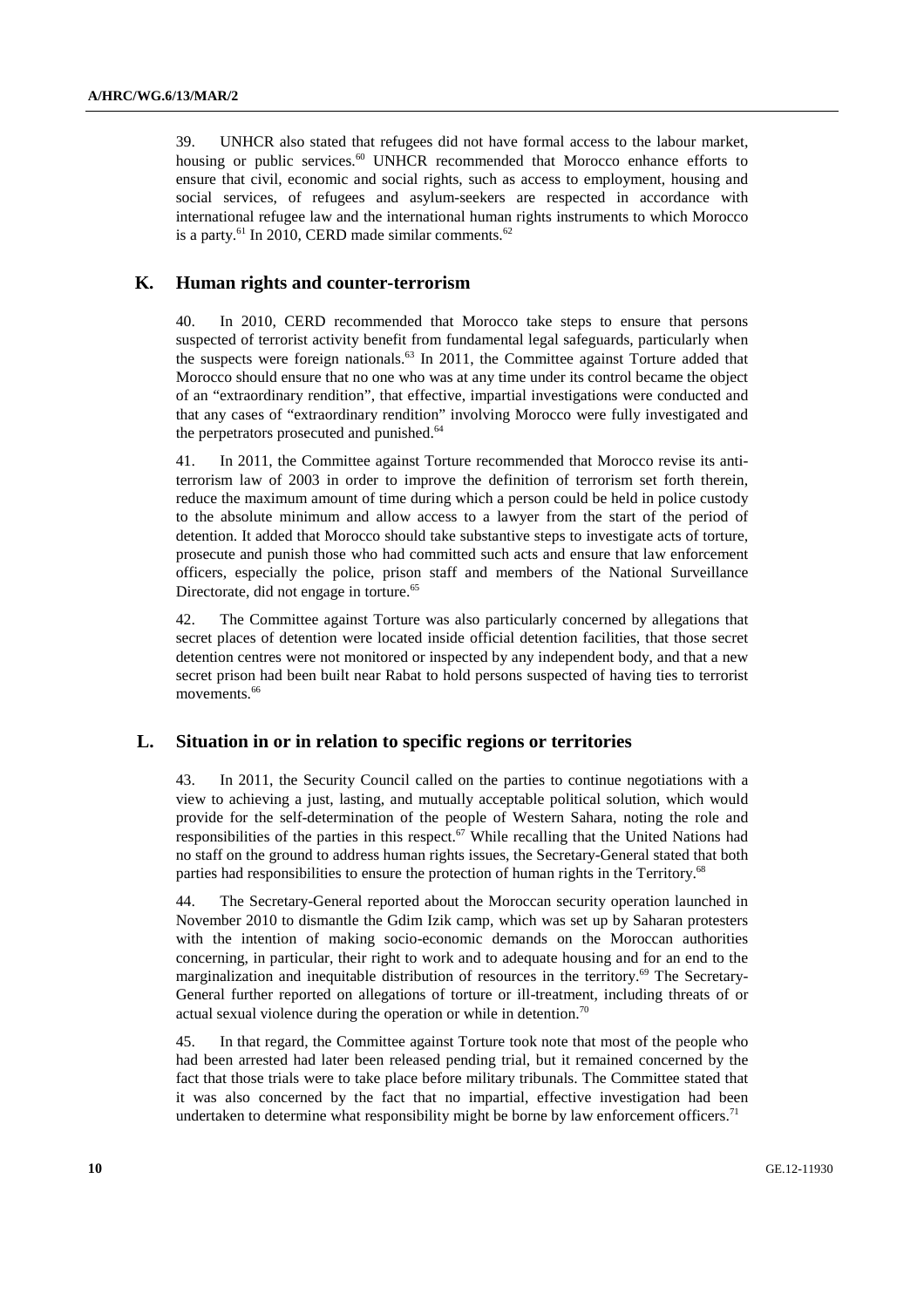46. In 2011, the Secretary-General noted that Saharan human rights defenders and activists continued to report impediments to their ability to operate, and referred to the trial of seven well-known Saharan activists charged in relation to activities undertaken in October 2009.72

#### *Notes*

| 2 |                                   | Unless indicated otherwise, the status of ratifications of instruments listed in the table may be found<br>in Multilateral Treaties Deposited with the Secretary-General: Status as at 1 April 2009<br>(ST/LEG/SER.E/26), supplemented by the official website of the United Nations Treaty Collection<br>database, Office of Legal Affairs of the United Nations Secretariat (http://treaties.un.org/). Please also<br>refer to the United Nations compilation from the previous cycle (A/HRC/WG.6/1/MAR/2).<br>The following abbreviations have been used for this document: |
|---|-----------------------------------|--------------------------------------------------------------------------------------------------------------------------------------------------------------------------------------------------------------------------------------------------------------------------------------------------------------------------------------------------------------------------------------------------------------------------------------------------------------------------------------------------------------------------------------------------------------------------------|
|   | <b>ICERD</b>                      | International Convention on the Elimination of All Forms of Racial Discrimination                                                                                                                                                                                                                                                                                                                                                                                                                                                                                              |
|   | <b>ICESCR</b>                     | International Covenant on Economic, Social and Cultural Rights                                                                                                                                                                                                                                                                                                                                                                                                                                                                                                                 |
|   | <b>OP-ICESCR</b>                  | <b>Optional Protocol to ICESCR</b>                                                                                                                                                                                                                                                                                                                                                                                                                                                                                                                                             |
|   | <b>ICCPR</b>                      | International Covenant on Civil and Political Rights                                                                                                                                                                                                                                                                                                                                                                                                                                                                                                                           |
|   | <b>ICCPR-OP1</b>                  | <b>Optional Protocol to ICCPR</b>                                                                                                                                                                                                                                                                                                                                                                                                                                                                                                                                              |
|   | <b>ICCPR-OP 2</b><br><b>CEDAW</b> | Second Optional Protocol to ICCPR, aiming at the abolition of the death penalty                                                                                                                                                                                                                                                                                                                                                                                                                                                                                                |
|   | <b>OP-CEDAW</b>                   | Convention on the Elimination of All Forms of Discrimination against Women<br>Optional Protocol to CEDAW                                                                                                                                                                                                                                                                                                                                                                                                                                                                       |
|   | <b>CAT</b>                        | Convention against Torture and Other Cruel, Inhuman or Degrading Treatment or                                                                                                                                                                                                                                                                                                                                                                                                                                                                                                  |
|   |                                   | Punishment                                                                                                                                                                                                                                                                                                                                                                                                                                                                                                                                                                     |
|   | OP-CAT                            | Optional Protocol to CAT                                                                                                                                                                                                                                                                                                                                                                                                                                                                                                                                                       |
|   | <b>CRC</b>                        | Convention on the Rights of the Child                                                                                                                                                                                                                                                                                                                                                                                                                                                                                                                                          |
|   | OP-CRC-AC                         | Optional Protocol to CRC on the involvement of children in armed conflict                                                                                                                                                                                                                                                                                                                                                                                                                                                                                                      |
|   | OP-CRC-SC                         | Optional Protocol to CRC on the sale of children, child prostitution and child<br>pornography                                                                                                                                                                                                                                                                                                                                                                                                                                                                                  |
|   | <b>CRC-OPIC</b>                   | Optional Protocol to CRC on a communications procedure                                                                                                                                                                                                                                                                                                                                                                                                                                                                                                                         |
|   | <b>ICRMW</b>                      | International Convention on the Protection of the Rights of All Migrant Workers and<br><b>Members of Their Families</b>                                                                                                                                                                                                                                                                                                                                                                                                                                                        |
|   | <b>CRPD</b>                       | Convention on the Rights of Persons with Disabilities                                                                                                                                                                                                                                                                                                                                                                                                                                                                                                                          |
|   | <b>OP-CRPD</b>                    | <b>Optional Protocol to CRPD</b>                                                                                                                                                                                                                                                                                                                                                                                                                                                                                                                                               |
|   | <b>CED</b>                        | International Convention for the Protection of All Persons from Enforced<br>Disappearance                                                                                                                                                                                                                                                                                                                                                                                                                                                                                      |
| 3 |                                   | A table in the previous UPR compilation contained the following information under Recognition of                                                                                                                                                                                                                                                                                                                                                                                                                                                                               |
|   |                                   | specific competences of treaty bodies: Individual complaints: ICERD art. 14, CAT art. 22, ICRMW                                                                                                                                                                                                                                                                                                                                                                                                                                                                                |
|   |                                   | art. 77; Inquiry procedure: CAT art. 20; Inter-State complaints: ICCPR art. 41, CAT art. 21, ICRMW                                                                                                                                                                                                                                                                                                                                                                                                                                                                             |
|   | art. 76.                          |                                                                                                                                                                                                                                                                                                                                                                                                                                                                                                                                                                                |
|   |                                   | 1951 Convention relating to the Status of Refugees and its 1967 Protocol.                                                                                                                                                                                                                                                                                                                                                                                                                                                                                                      |
|   |                                   | Protocol to Prevent, Suppress and Punish Trafficking in Persons, Especially Women and Children,                                                                                                                                                                                                                                                                                                                                                                                                                                                                                |
|   |                                   | supplementing the United Nations Convention against Transnational Organized Crime.                                                                                                                                                                                                                                                                                                                                                                                                                                                                                             |
| 6 |                                   | Protocol Additional to the Geneva Conventions of 12 August 1949, and relating to the Protection of                                                                                                                                                                                                                                                                                                                                                                                                                                                                             |
|   |                                   | Victims of International Armed Conflicts (Protocol I); and Protocol Additional to the Geneva                                                                                                                                                                                                                                                                                                                                                                                                                                                                                   |
|   | Confliota (Drotaaal II)           | Conventions of 12 August 1949, and relating to the Protection of Victims of Non-International Armed                                                                                                                                                                                                                                                                                                                                                                                                                                                                            |

- Conflicts (Protocol II).<br>
<sup>7</sup> 1954 Convention relating to the Status of Stateless Persons and 1961 Convention on the Reduction of Statelessness.
- Geneva Convention for the Amelioration of the Condition of the Wounded and Sick in Armed Forces in the Field (First Convention); Geneva Convention for the Amelioration of the Condition of Wounded, Sick and Shipwrecked Members of Armed Forces at Sea (Second Convention); Geneva Convention relative to the Treatment of Prisoners of War (Third Convention); and Geneva Convention relative to the Protection of Civilian Persons in Time of War (Fourth Convention). For the official status of ratifications, see Federal Department of Foreign Affairs of Switzerland, at www.eda.admin.ch/eda/fr/home/topics/intla/intrea/chdep/warvic.html. 9
- <sup>9</sup> International Labour Organization Convention No. 29 concerning Forced or Compulsory Labour; Convention No. 105 concerning the Abolition of Forced Labour; Convention No. 98 concerning the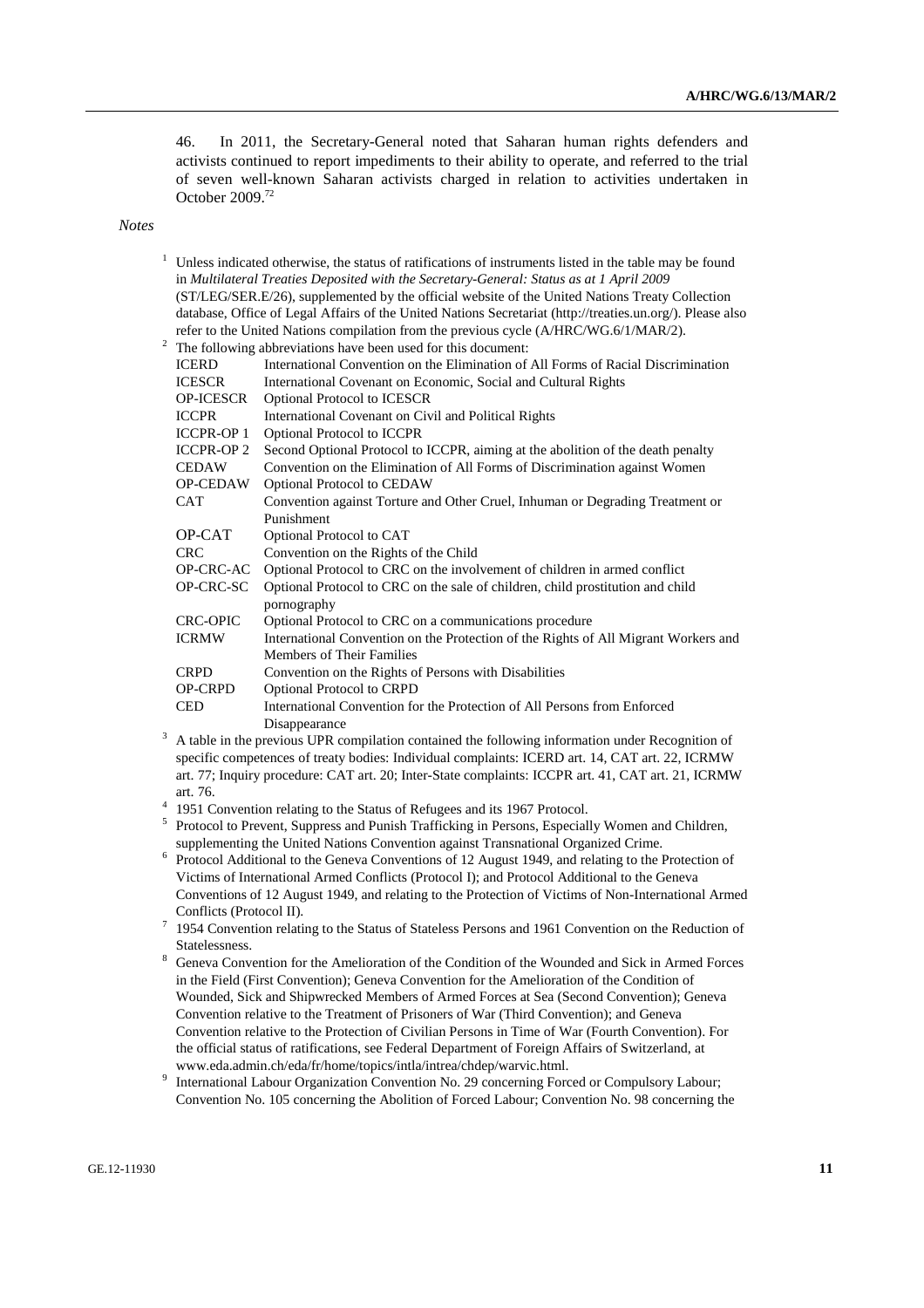Application of the Principles of the Right to Organise and to Bargain Collectively; Convention No. 100 concerning Equal Remuneration for Men and Women Workers for Work of Equal Value; Convention No. 111 concerning Discrimination in Respect of Employment and Occupation; Convention No. 138 concerning Minimum Age for Admission to Employment; Convention No. 182 concerning the Prohibition and Immediate Action for the Elimination of the Worst Forms of Child

- Labour.<br><sup>10</sup> Protocol Additional to the Geneva Conventions of 12 August 1949, and relating to the Adoption of an<br>Additional Distinctive Emblem (Protocol III).
- $11$  CAT/C/MAR/CO/4, para. 3.
- 12 A/HRC/13/31/Add.1, para. 101.
- 13 CERD/C/MAR/CO/17-18, para. 21.
- 14 CAT/C/MAR/CO/4, para. 31.
- <sup>15</sup> UNHCR submission to the UPR on Morocco, p. 4; also CAT/C/MAR/CO/4, para. 25.
- <sup>16</sup> Independent expert in the field of cultural rights, press release of 16 September 2011, available at http://www.ohchr.org/EN/NewsEvents/Pages/DisplayNews.aspx?NewsID=11399&LangID=E; see also CAT/C/MAR/CO/4, para. 4, and UNHCR submission to the UPR on Morocco, p. 2.
- <sup>17</sup> Working Group on the Issue of Discrimination against Women in Law and in Practice, press release of 20 February 2012, available at http://www.ohchr.org/EN/NewsEvents/Pages/DisplayNews.aspx? NewsID=11853&LangID=E.<br><sup>18</sup> CAT/C/MAR/CO/4, para. 4.
- 
- 19 A/65/322, para. 35.
- <sup>20</sup> Independent Expert in the field of cultural rights, press release of 16 September 2011, available at
- http://www.ohchr.org/EN/NewsEvents/Pages/DisplayNews.aspx?NewsID=11399&LangID=E. 21 For the list of national human rights institutions accredited by the International Coordination Committee of National Institutions for the Promotion and Protection of Human Rights (ICC) as at
- $\frac{22}{\pi}$  The following abbreviations have been used for this document:

|                     | The Tonowing abore viations have been ased for this document.        |
|---------------------|----------------------------------------------------------------------|
| <b>CERD</b>         | Committee on the Elimination of Racial Discrimination                |
| <b>CESCR</b>        | Committee on Economic, Social and Cultural Rights                    |
| <b>HR</b> Committee | Human Rights Committee                                               |
| <b>CEDAW</b>        | Committee on the Elimination of Discrimination against Women         |
| <b>CRC</b>          | Committee on the Rights of the Child                                 |
| <b>CMW</b>          | Committee on the Protection of the Rights of All Migrant Workers and |
|                     | <b>Members of Their Families</b>                                     |
| <b>CRPD</b>         | Committee on the Rights of Persons with Disabilities                 |

 $23$  CAT/C/46/D/419/2010.

| <sup>24</sup> Abbreviations used follow those contained in the Communications report of special procedures |
|------------------------------------------------------------------------------------------------------------|
| $(A/HRC/18/51$ and Corr.1):                                                                                |

| Adequate housing       | Special Rapporteur on adequate housing as a component of the right to an    |
|------------------------|-----------------------------------------------------------------------------|
|                        | adequate standard of living, and on the right to non-discrimination in this |
|                        | context                                                                     |
| Arbitrary detention    | Working Group on Arbitrary Detention                                        |
| Cultural rights        | Independent Expert in the field of cultural rights                          |
| Disappearances         | Working Group on Enforced or Involuntary Disappearances                     |
| Discrimination against | Working Group on the Issue of Discrimination against Women in               |
| women in law and in    | Law and in Practice                                                         |
| Education              | Special Rapporteur on the right to education                                |
| Freedom of peaceful    | Special Rapporteur on the rights to freedom of peaceful assembly            |
| assembly and of        | and of association                                                          |
| association            |                                                                             |
| Migrants               | Special Rapporteur on the human rights of migrants                          |
| Sale of children       | Special Rapporteur on the sale of children, child prostitution and child    |
|                        | pornography                                                                 |
| Trafficking            | Special Rapporteur on trafficking in persons, especially women and          |
|                        | children                                                                    |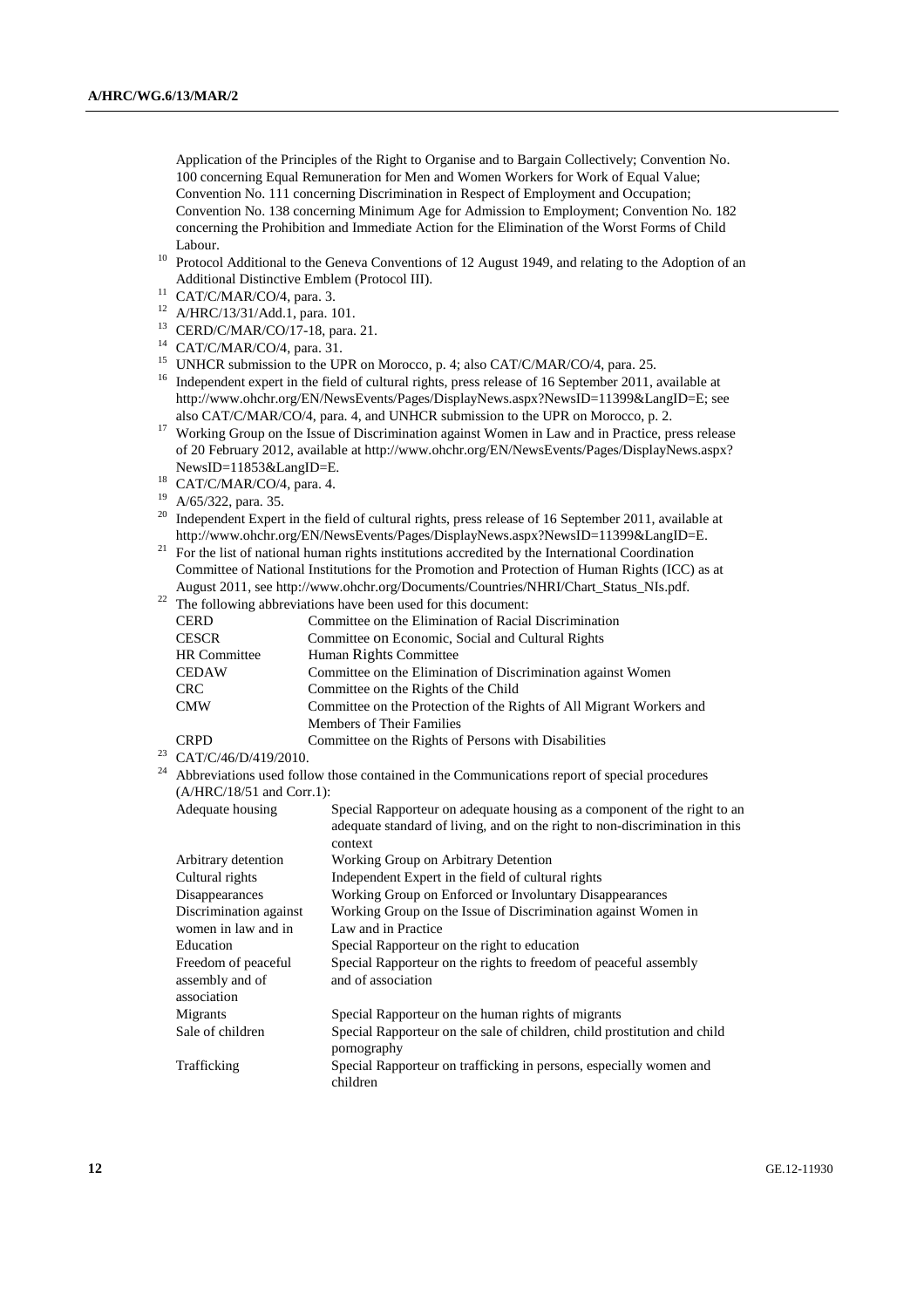Water and sanitation Special Rapporteur on the human right to safe drinking water and

- sanitation<br><sup>25</sup> CAT/C/MAR/CO/4, para. 30.<br><sup>26</sup> OHCHP 2008 Appuel Peport, Activity
- 26 OHCHR 2008 Annual Report, Activities and Results, pp. 174, 179, 181, 183, 199; OHCHR 2009 Annual Report, Activities and Results, pp. 190, 195, 197, 210; OHCHR 2010 Annual Report, Activities and Results, pp. 79, 83, 85, 101, 286; OHCHR 2011 Annual Report, Activities and Results
- (forthcoming). 27 ILO Committee of Experts on the Application of Conventions and Recommendations, Individual Observation concerning Discrimination (Employment and Occupation) Convention, 1958 (No. 111), 2009, Geneva, doc. No. (ILOLEX) 062009MAR111, second paragraph. 28 CERD/C/MAR/CO/17–18, para. 17.
- 
- $29$  Ibid., paras. 9 and 10.
- 30 Ibid., para. 20.
- $31$  CAT/C/MAR/CO/4, para. 4 et 21.
- 32 A/HRC/13/31/Add.1, paras. 97, 98 and 108.
- 33 CAT/C/MAR/CO/4, para. 5.
- 34 Ibid., para. 18 et 19.
- 35 Ibid., para. 20.
- 36 Ibid., para. 23.
- $37$  Ibid., para. 27.
- ILO Committee of Experts on the Application of Conventions and Recommendations, Individual Observation concerning Worst Forms of Child Labour Convention, 1999 (No. 182), 2011, Geneva, doc. No. (ILOLEX) 062011MAR182, eight paragraph.<br><sup>39</sup> Ibid., fourth paragraph.<br><sup>40</sup> CAT/CAAD/CO/4 asses 24
- 
- CAT/C/MAR/CO/4, para. 24.
- 41 Ibid., para. 4.
- 
- 42 Ibid., para. 17.<br> $^{43}$  A/HRC/13/31/Add.1, para. 107.
- 
- 44 CAT/C/MAR/CO/4, para. 29.<br>45 CERD/C/MAR/CO/17–18, para. 19.<br>46 Ibid.. para. 12.
- 
- $47$  Independent Expert in the field of cultural rights, press release of 16 September 2011, available at http://www.ohchr.org/EN/NewsEvents/Pages/DisplayNews.aspx?NewsID=11399&LangID=E. 48 UNESCO submission to the UPR on Morocco, paras. 27 and 34.
- 
- <sup>49</sup> ILO Committee of Experts on the Application of Conventions and Recommendations, Individual Direct Request concerning Right to Organise and Collective Bargaining Convention, 1949 (No. 98),
- 
- 2011, Geneva, doc. No. (ILOLEX) 092011MAR098, third and fifth paragraphs.<br><sup>50</sup> UNESCO submission to the UPR on Morocco, paras. 15 and 18.<br><sup>51</sup> Independent Expert in the field of cultural rights, press release of 16 Septemb http://www.ohchr.org/EN/NewsEvents/Pages/DisplayNews.aspx?NewsID=11399&LangID=E 52 UNESCO submission to the UPR on Morocco, paras. 20–22.
- 
- <sup>53</sup> ILO Committee of Experts on the Application of Conventions and Recommendations, Individual Observation concerning Minimum Age Convention, 1973 (No. 138), 2010, Geneva, doc. No.
- $^{54}$  Independent Expert in the field of cultural rights, press release of 16 September 2011, available at http://www.ohchr.org/EN/NewsEvents/Pages/DisplayNews.aspx?NewsID=11399&LangID=E. 55 CERD/C/MAR/CO/17–18, para. 11.
- 
- 56 CAT/C/MAR/CO/4, para. 9.
- 57 Ibid., para. 26.
- <sup>58</sup> UNHCR submission to the UPR on Morocco, pp. 3–4<br><sup>59</sup> CAT/CMAP/CO/4, para 25
- CAT/C/MAR/CO/4, para. 25.
- 60 UNHCR submission to the UPR on Morocco, p. 3.
- $^{61}$  Ibid., para. 4.
- CERD/C/MAR/CO/17-18, para. 13.
- 63 Ibid., para. 15.
- 64 CAT/C/MAR/CO/4, para. 11.